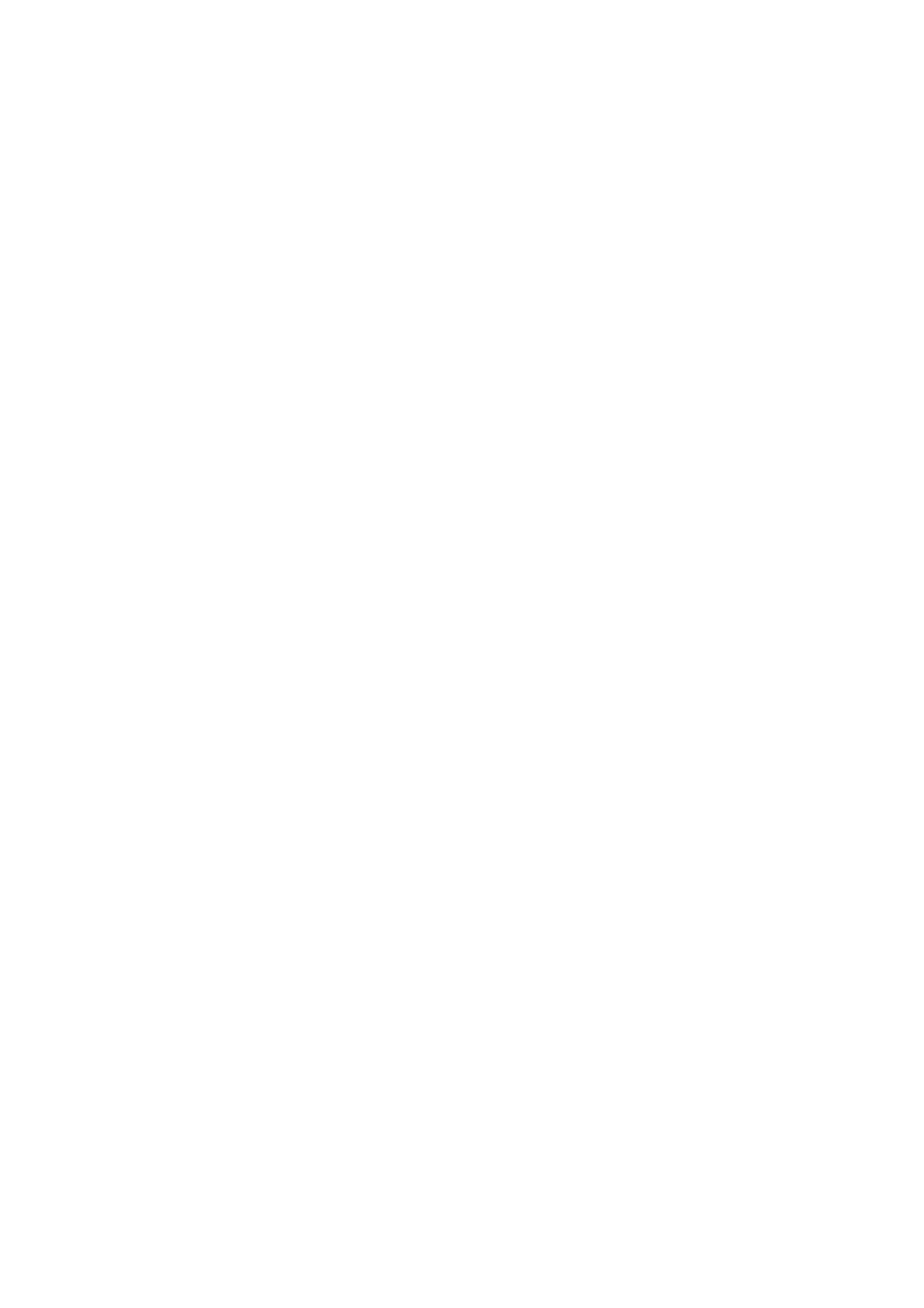# **1. Introduction**

### **The Public Interest Advocacy Centre**

The Public Interest Advocacy Centre (PIAC) is an independent, non-profit law and policy organisation that works for a fair, just and democratic society, empowering citizens, consumers and communities by taking strategic action on public interest issues.

PIAC identifies public interest issues and, where possible and appropriate, works co-operatively with other organisations to advocate for individuals and groups affected. PIAC seeks to:

- expose and redress unjust or unsafe practices, deficient laws or policies;
- promote accountable, transparent and responsive government;
- encourage, influence and inform public debate on issues affecting legal and democratic rights;
- promote the development of law that reflects the public interest;
- develop and assist community organisations with a public interest focus to pursue the interests of the communities they represent;
- develop models to respond to unmet legal need; and
- maintain an effective and sustainable organisation.

Established in July 1982 as an initiative of the (then) Law Foundation of New South Wales, with support from the (then) NSW Legal Aid Commission, PIAC was the first, and remains the only broadly based, public interest legal centre in Australia. Financial support for PIAC comes primarily from the NSW Public Purpose Fund and the Commonwealth and State Community Legal Services Program. PIAC also receives funding from Industry and Investment NSW for its work on energy and water, and from Allens Arthur Robinson for its Indigenous Justice Program. PIAC also generates income from project and case grants, seminars, consultancy fees, donations and recovery of costs in legal actions.

#### **Energy + Water Consumers' Advocacy Program (EWCAP)**

This Program was established at PIAC as the Utilities Consumers' Advocacy Program in 1998 with NSW Government funding. The aim of the Program is to develop policy and advocate in the interests of lowincome and other residential consumers in the NSW energy and water markets. PIAC receives policy input to the Program from a community-based reference group whose members include:

- Council of Social Service of NSW (NCOSS);
- Combined Pensioners and Superannuants Association of NSW (CPSA);
- Park and Village Service;
- Ethnic Communities Council NSW;
- rural and remote consumers;
- Institute of Sustainable Futures (ISF), University of Technology (UTS);
- Western Sydney Community Forum (WSCF); and
- National Seniors.

### **2. The current review**

PIAC welcomes the opportunity to provide comment to the Independent Pricing and Regulatory Tribunal of New South Wales (IPART) in response to its Issues Paper, Review of regulated retail tariffs and charges for gas 2010 – 2013 (the Review).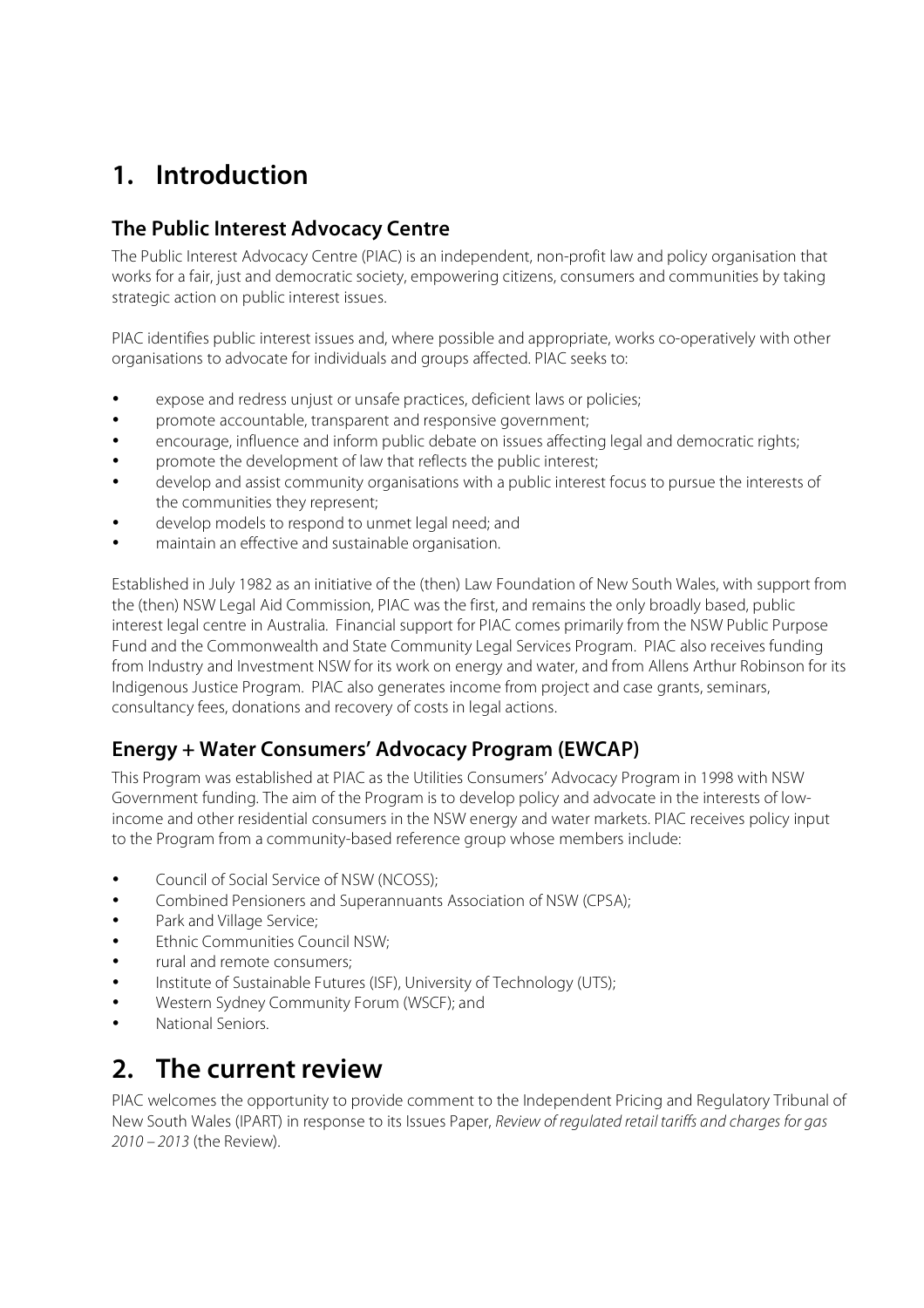Standard Retailers play an important role in protecting consumers in the NSW gas retail market, a role that is required due to the failure of the gas retail market to provide these protections through competition. The regulation of price is a key component of this framework. Regulated retail tariffs should therefore be considered as a 'safety net' tariff for customers who are unable to access the benefits of a competitive market contract.

NSW households have recently been hit with a number of abnormally high rises in regulated energy tariffs. This includes IPART's recent draft determination on the review of electricity retail tariffs that suggests some households in the Country Energy distribution area will be paying in excess of 62 per cent more on their electricity bills by 2013.<sup>1</sup> The Review points to the Australian Energy Regulator's current review of gas distribution access arrangements, for which Jemena Ltd has requested an increase of 34.3 per cent in the year 2010–11 for households accessing their network.<sup>2</sup> The cumulative impact of these increases threatens the ability of many households to meet the cost of living.

PIAC, in this submission, seeks to answer some of the questions posed by IPART in the Issues Paper. Noting the nominal percentage increases in tariffs that are due to issues under the control of this review, PIAC focuses on the cumulative impact of tariff rises and other regulations on consumers.

# **3. Form of regulation**

 $\overline{a}$ 

IPART has proposed to continue to use the Voluntary Transitional Pricing Agreement (VTPA) form of lighthanded price regulation for the Review. VTPAs have been used over the previous two regulatory periods.

PIAC has no objection to the use of VTPA as the form of regulation if IPART is satisfied that this has been sufficient to minimise retail operating expenditure and retail margins to efficient levels. However, PIAC is concerned about the use of light-handed regulation if any significant unforseen events lead to a reduction in competition in gas retail (for example, the withdrawal of a retailer from the market or a Retailer of Last Resort event).

IPART asks whether there is adequate information for customers to make informed choices when choosing a gas supplier. In response to IPART's Review of regulated retail tariffs and charges for electricity 2010 – 2013: Electricity – Issues Paper, PIAC submitted that it is difficult for consumers to compare prices across electricity retailers, and in some cases even difficult to find the price of a market tariff until the customer signs up online.<sup>3</sup> PIAC believes that this is also the case in the gas retail market. By failing to provide potential customers with price information, customers will be forced to choose retailers on non-price offers. Allowing retailers to avoid competing on price has direct consequences for energy affordability.

This is particularly unacceptable given the suitability of retailer websites for providing this information. In the Review of regulated retail tariffs and charges for electricity 2010 – 2013: Electricity – Draft Report and Draft

2 • Public Interest Advocacy Centre • Gas Price Regulation

<sup>&</sup>lt;sup>1</sup> Independent Regulatory and Pricing Tribunal of NSW, Review of regulated retail tariffs and charges for electricity 2010 – 2013: Electricity – Draft Report and Draft Determination (2009) [3] <http://ipart.nsw.gov.au/investigation\_content.asp?industry=2&sector=3&inquiry=196> at 22 December 2009.

<sup>&</sup>lt;sup>2</sup> Independent Regulatory and Pricing Tribunal of NSW, Issues Paper - Review of regulated retail tariffs and charges for gas 2010 – 2013: Gas – Issues Paper (2009) [4]

<sup>&</sup>lt;http://ipart.nsw.gov.au/investigation\_content.asp?industry=1&sector=1&inquiry=205> at 22 December 2009. <sup>3</sup> Mark Ludbrooke, Online Electricity Prices (2009) Public Interest Advocacy Centre [1]

<sup>&</sup>lt;http://piac.asn.au/publications/pubs/sub2009092\_20090928.html> at 22 December 2009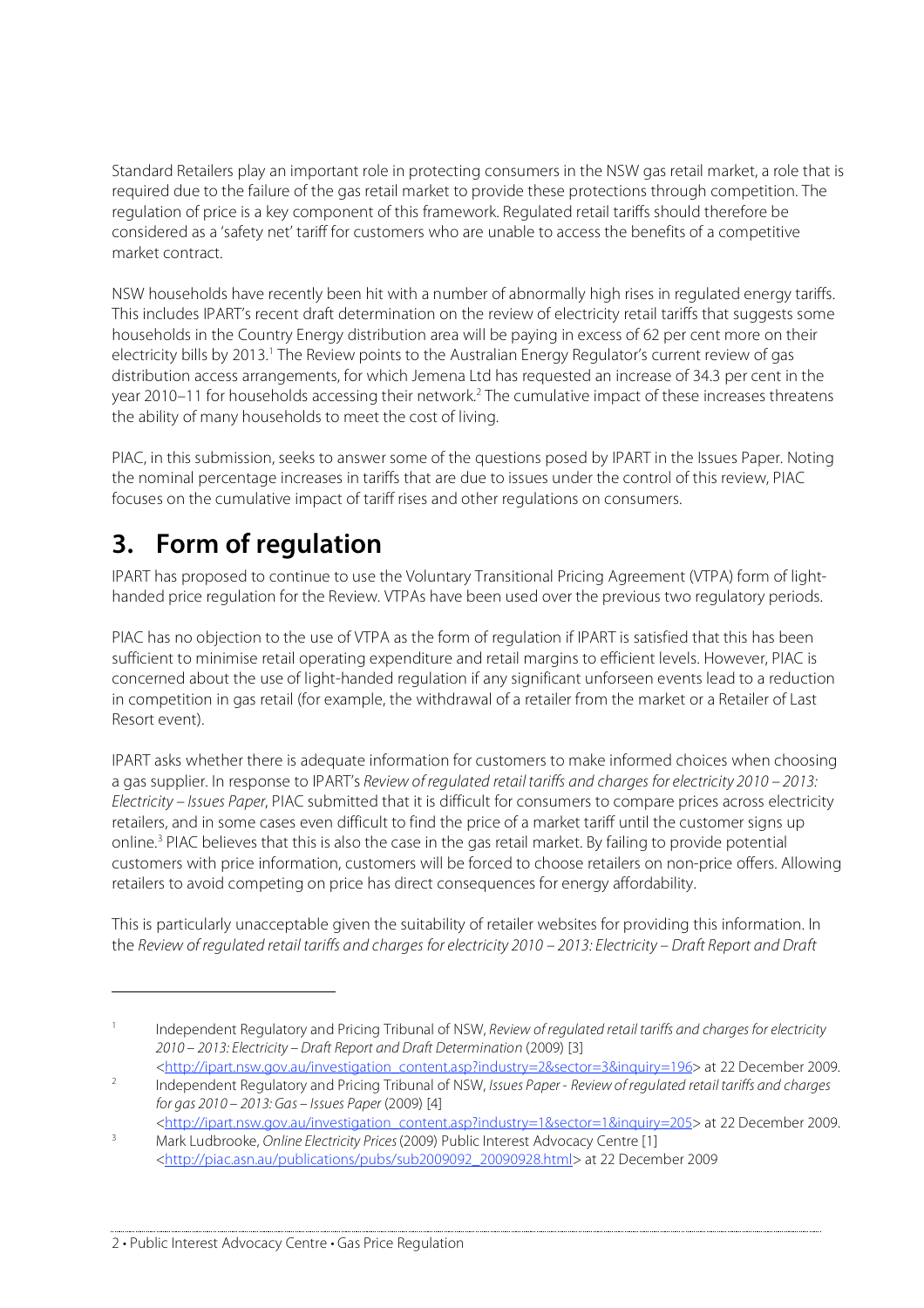Determination, IPART recommended that the Government NSW introduce a requirement for retailers to publish information on offers and that the Government provide an online price comparator service.4

PIAC believes that this recommendation should be reiterated in this review in respect of gas tariff offers and prices, and any comparator service provided by Government should include functionality to compare both electricity and gas tariffs.

#### **Recommendation**

1. That the Independent Pricing and Regulatory Tribunal of NSW recommend to the NSW Government that it the introduce regulations that require retailers to publish information on offers and that the NSW Government develop and provide a price comparison service enabling consumers to compare electricity and gas tariffs.

### **4. Dealing with risk**

IPART asks whether the Standard Retailers' proposals to pass network charges through to customers should be accepted. PIAC would have no concern with this occurring.

Another pass-through proposed by retailers is of costs associated with national climate change measures, most significantly costs associated with the Carbon Pollution Reduction Scheme (CPRS). There is much uncertainty about what these costs might be, including both uncertainty about whether or not the scheme will be successfully implemented and, if so, the resulting carbon prices.

To deal with this uncertainty, PIAC supports the introduction of an annual adjustment mechanism. This would allow for a degree of transparency of the costs of the CPRS if and when they are faced by consumers. However, PIAC sees the need for IPART to set the efficient pass-through benchmark rather than allow the retailers to set their own adjustments.

#### **Recommendation**

 $\overline{a}$ 

2. That the Independent Pricing and Regulatory Tribunal of NSW introduce an annual benchmark adjustment process for costs associated with national climate change reduction measures.

## **5. Gas is an essential service**

IPART asks whether the supply of gas should be considered an essential service. PIAC considers the affirmative answer to this question to be self-evident. PIAC is concerned that IPART felt the need to ask this question and is further concerned about the implications of IPART's query.

PIAC is concerned that in asking this question, there is an assumption that gas can be substituted with other fuel types. In some cases this may be true: for example in the construction of new housing or following a change of address, and at that point in time where appliances are to be replaced.

Residential energy and water use in the Hunter, Gosford and Wyong: Results from the 2008 household survey, published by IPART in 2008, showed that '[t]hree quarters of households with mains gas use it for at least

Independent Regulatory and Pricing Tribunal of NSW, above n 1, [3].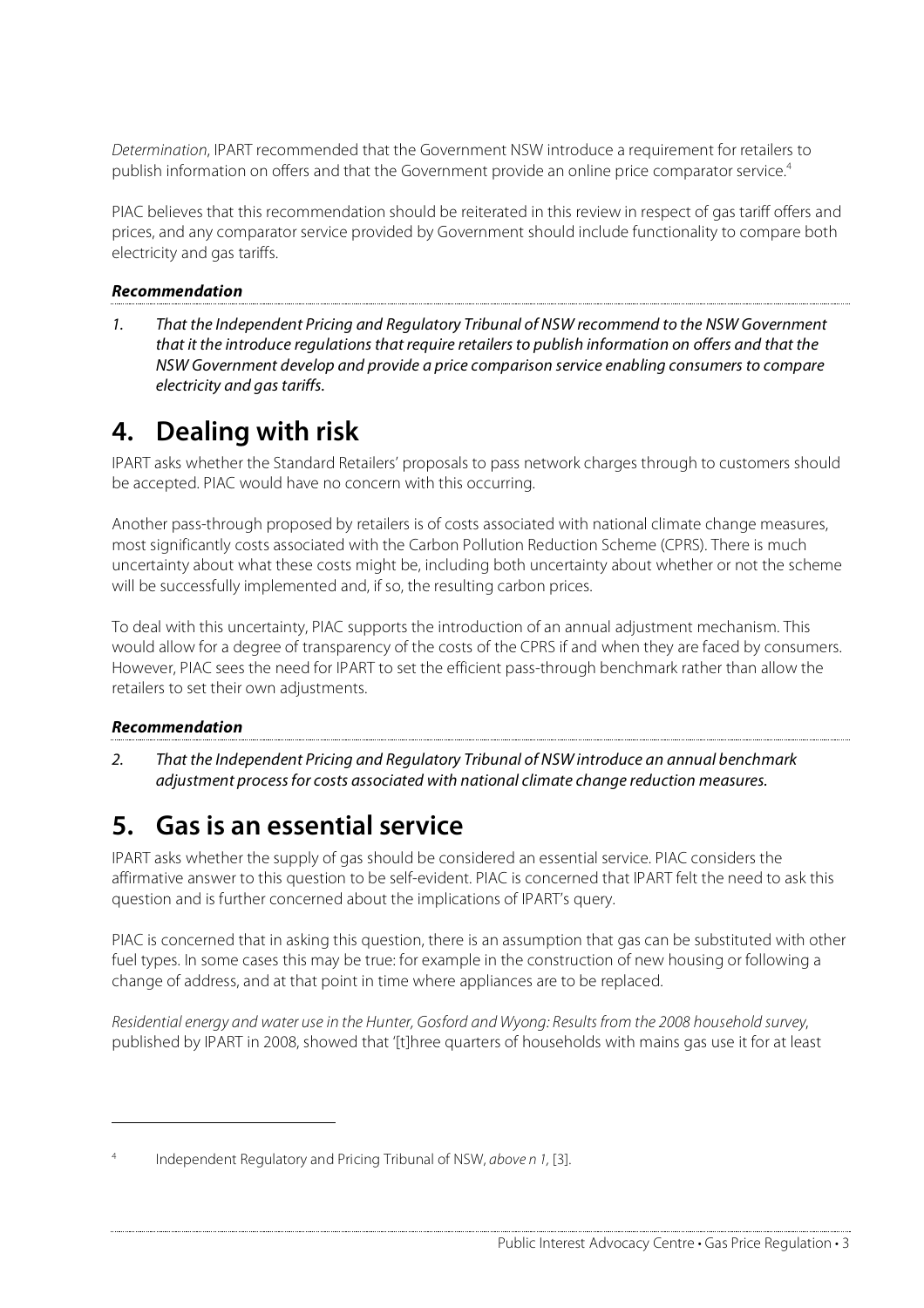two out of the three available purposes...'<sup>5</sup> It would be reasonable to assume that a state-wide sample would give a similar result.

To build regulations on an assumption that gas is not an essential service would be to threaten the well being of households that are not in a position to simultaneously replace hot water systems, heating, cooking and other appliances. To do so would leave these households with significant stranded assets that, due to income constraints, cannot be replaced with alternatives fuelled by electricity. For the majority of households with mains gas, gas cannot practicably be substituted with alternative fuels.

# **6. Non-tariff fees and charges**

IPART asks whether it is reasonable for the Standard Retailers to introduce a new fee for the payment of gas bills using credit cards. PIAC does not believe that there is justification for credit card fees under the regulated tariff. Acknowledging the costs involved, PIAC believes that this should be recovered by the regulated tariff.

IPART asks whether it is reasonable for Standard Retailers to change the level of the late payment fee. In response, PIAC submits that late payment fees should not be payable on standard contracts. PIAC agrees with IPART's statement in the Issues Paper that late payment fees should not be used to create an incentive for customers to pay on time<sup>6</sup>, however further believes that the costs associated with late payment should be included in the operating costs to be recovered through regulated tariffs.

This position does not extend to market contract offers. Regulated tariffs, and their associated non-tariff conditions, are a safety net for consumers who cannot benefit from the protections offered by a competitive market working in tandem with more general consumer protections. As such, regulated tariffs are a safety net required due to market failure. Retailers have other processes available to deal with customers who fail to pay bills. As such, late payment fees should not be applicable to regulated tariff customers.

IPART asks whether it is reasonable to add a premium onto network miscellaneous charges. PIAC strongly believes that this is not reasonable and that the administration costs related to network pass-throughs should be considered by IPART to be an operating expense.

<sup>&</sup>lt;sup>5</sup> Independent Regulatory and Pricing Tribunal of NSW, Residential energy and water use in the Hunter, Gosford and Wyong: Results from the 2008 household survey (2008) [34] <http://ipart.nsw.gov.au/investigation\_content.asp?industry=6&sector=17&inquiry=146> at 22 December 2009.<br>
<sup>6</sup> Independent Regulatory and Pricing Tribunal of NSW, above n 2 [37].